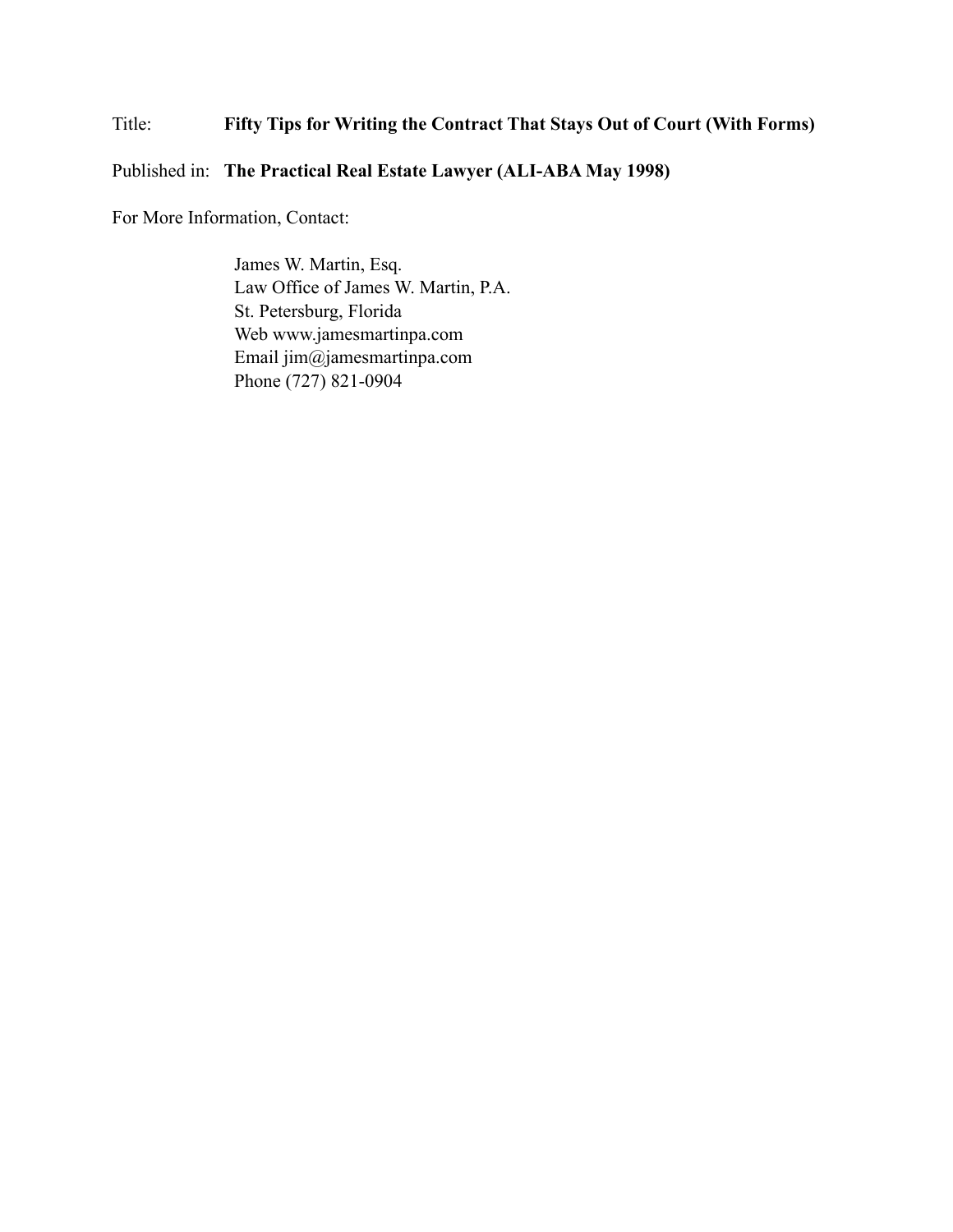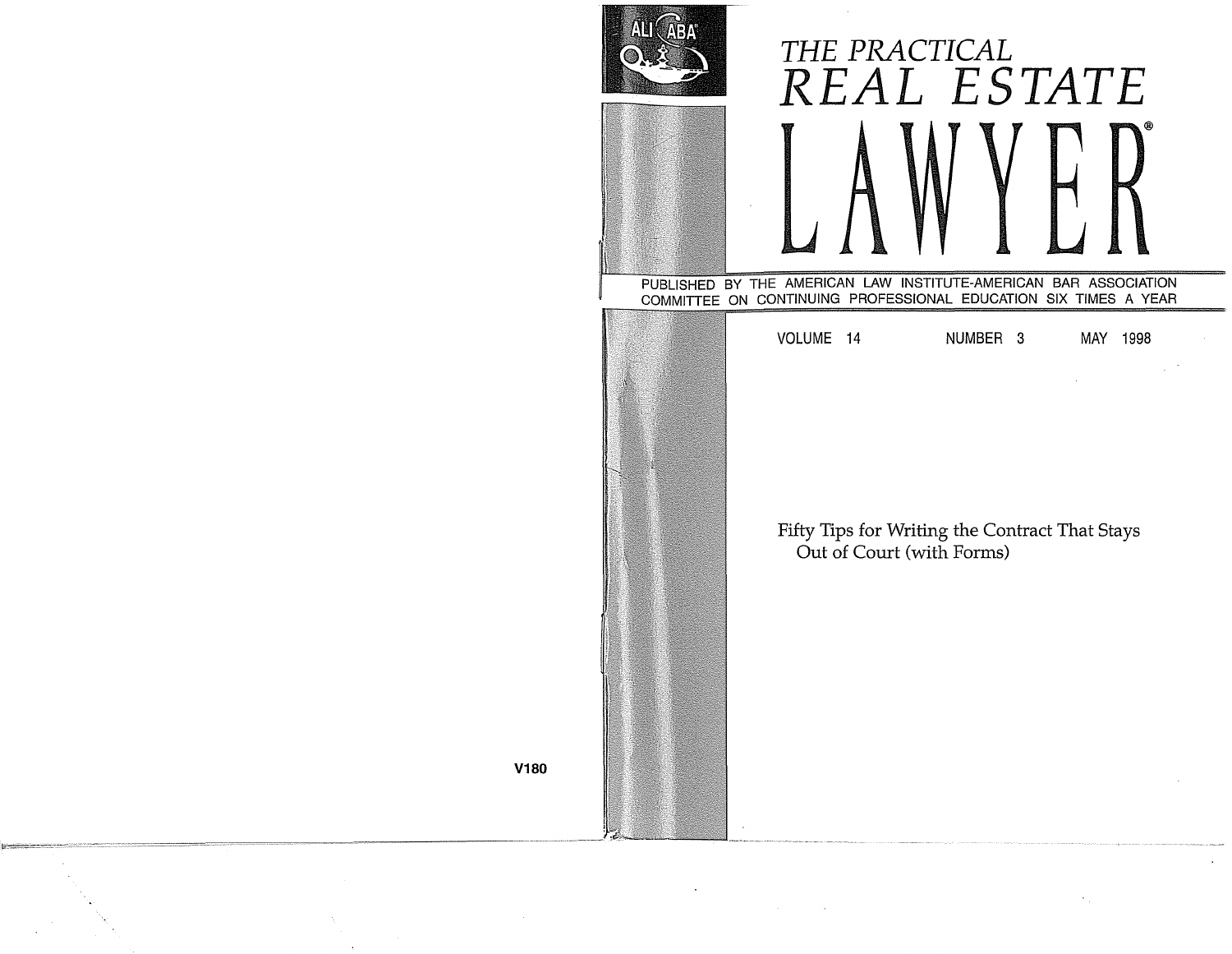

**DRAFTING CONTRACTS IS one of** one pay you by the hour to write? But the pleasures of practicing law. if your contract ends up in court, you In what other profession will some- had better be ready to defend your

James W. Martin is a sole practitioner in St. Petersburg, Florida.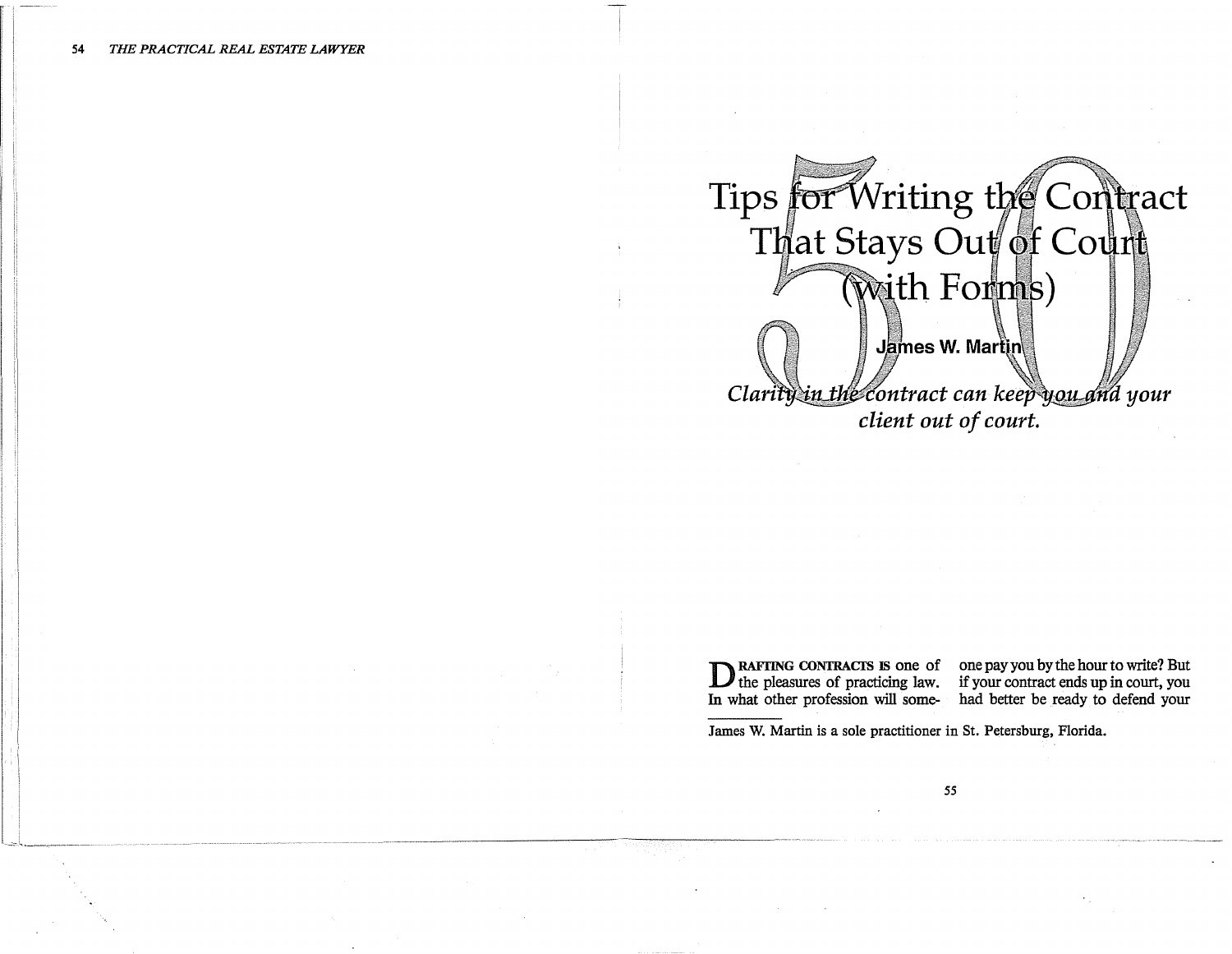work. This article provides 50 simple tips for writing the contract that is so clear that no one will want to litigate it.

settlements in litigation. Wherever clarity and simplicity are important, these tips will guide you there.

Appended to this article are four sample forms: Appendix A is a Basic Form of Contract, Appendix B is a Basic Form of Notary Acknowledgement, and Appendix C is a Letter of

These tips apply to writing all kinds of agreements: real estate sales contracts, employment contracts, equipment leases, prenuptial agreements, and property settlement agreements. They even apply to stipulations and

**Before You Write the First Word** 

1. Ask your client to write down the terms of the contract. This can be in the form of a list, outline, or narration. Doing this will help the client focus on the terms of the agreement.

Intent Form.

2. Engage your client in "what if" scenarios. A good contract will anticipate many possible factual situations and set forth the agreement should those facts come into existence. This will flush out many issues that you may not think of on your own.

3. Ask your client for a similar contract. Frequently, clients will have had a similar transaction in the past or access to contracts for similar transactions.

4. Check the form books and treatises for a contract form. 'Iypical forms of contracts can be found in form books, such as West's Legal Forms and AmJur Legal Forms, as well as in treatises and CLE publications. These can be used as the starting point for drafting the contract or as checklists of typical provisions and wording to include in the contract.

5. Buy forms on disk or CD **ROM.** Many treatises and form books now come with forms on disk or CD ROM. Capsoft is also selling forms with its HotDocs document assembly software. No matter how you get them, using forms on disk or CD ROM saves time and avoids the errors of typing.

6. Don't let your client sign a letter of intent without this wording. Sometimes clients are anxious to sign something to show good faith before the contract is prepared. A properly worded letter of intent is useful at such times. Just be sure that the letter of intent clearly states that it is not a contract, but that it is merely an outline of possible terms for discussion purposes. Appendix C is a sample Letter of Intent Form.

#### **Writing That First Word**

7. Start with a simple, generic contract form. The form in Appendix Ais such a form. It provides a solid starting point for the structure of the contract. Like a house, a contract must have a good, solid foundation.

8. State the correct legal names of the parties in the first paragraph. As obvious as this is, it is one of the most common problems in contracts. For individuals, mclude full first and last name, and middle initials if available, and other identifying information, if appropriate, such as Jr., **M.D.,** etc. For corporations check with the Secretary of State where incorporated. '

9. Identify the parties by nicknames. Giving each party a nickname in the first paragraph will make the contract easier to read. For example, James W. Martin would be nicknamed "Martin."

10. Be careful when using legal terms for nicknames. Do not use "Contractor" as a nickname unless that party is legally a contractor. Do not use "Agent" unless you intend that party to be an agent, and if you do, then you better specify the scope of authority and other agency issues to avoid future disagreements.

11. Include a blank for the date in the first paragraph. Putting the date in the first paragraph makes it easy to find after the contract is signed. It also makes it easy to descn'be the contract in other documents in a precise way, such as the "December 20, 1996, Contract for Sale of Real Estate."

12. Include recitals to provide background. Recitals are the "whereas" clauses that precede the body of a contract. They provide a simple way to bring the contract's reader (party, judge, or jury) up to speed on what the contract is about, who the parties are, why they are signing a contract, etc. The first paragraph in the body of the contract can incorporate the recitals by reference and state that they are true and correct. This will avoid a later argument on whether the recitals are a legally binding part of the contract.

13. Outline the contract by writing out and underlining paragraph headings in their logical order. The paragraphs should flow in logical, organized fashion. It is not necessary to write them all at once; you can write them as you think of them. 1ry to group related concepts in the same paragraphs or in adjacent paragraphs. For example, write an employment contract's initial paragraph headings like this:

*1. Recitals.* 

*2. Employment.* 

*3. Duties.*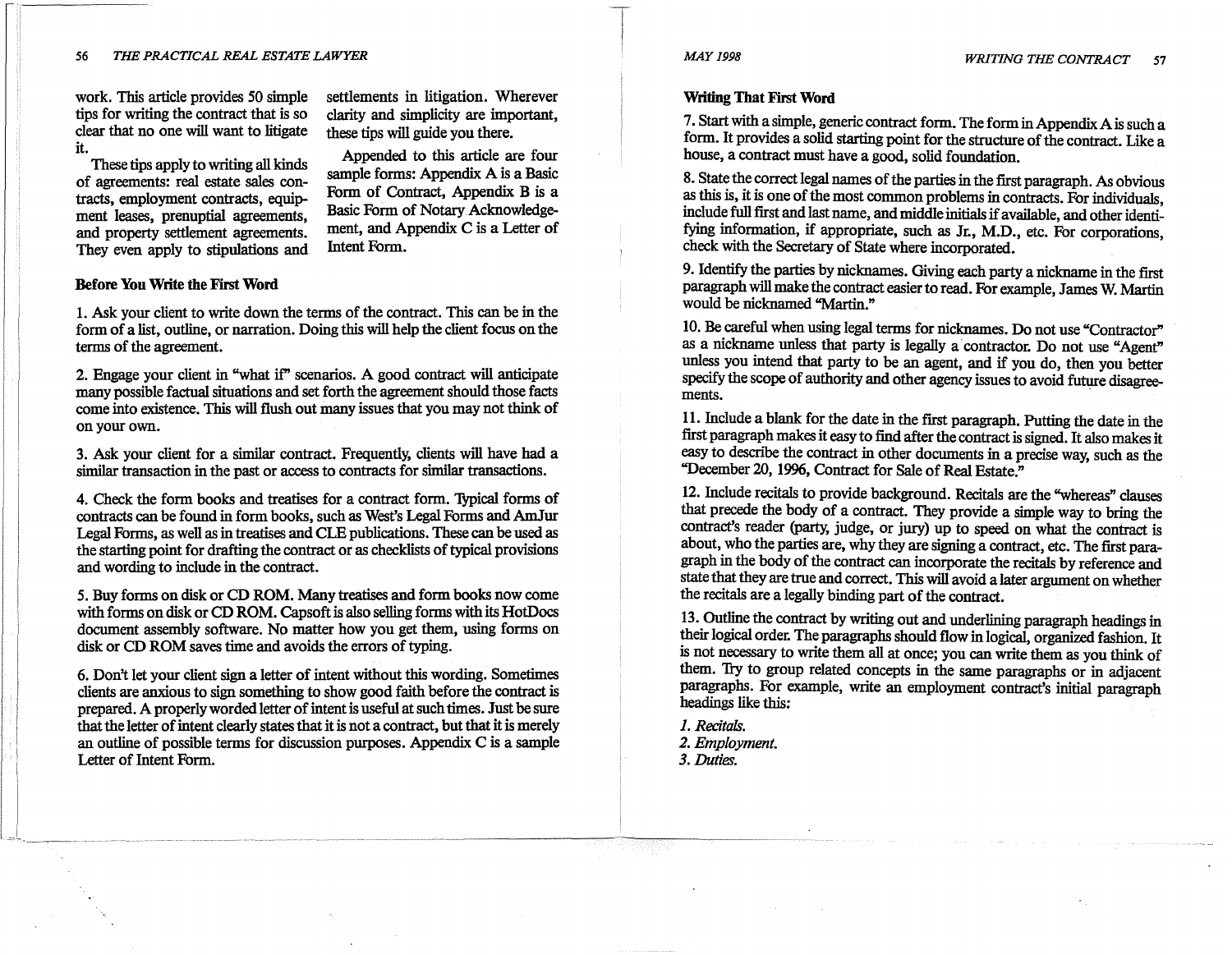#### *4. 'Jenn.*

#### 5. Compensation.

14. Complete each paragraph by writing the contract terms that apply to that paragraph. This is simple. You learned this in elementary school. Just explain m words what the parties agree to paragraph by paragraph.

15. Keep a pad at hand to remember clauses to add. It is normal to think of additional clauses, wording, and issues while writing a contract. Jot these down on a pad as you write; they are easily forgotten. Also keep your client's outline and other forms in front of you as you wnte, and check off items as you wnte them.

16. Repeat yourself only when repetition is necessary to improve clarity. Ambiguity is created by saying the same thing more than once; it is almost impossible to say it twice without creating ambiguity. Only if the concept is a difficult one should you write it in more than one way. In addition, if you use an example to clarify a difficult concept or formula, be sure that all possible meanings are considered and that the example is accurate and consistent with the concept as worded.

#### **What To Watch Out for When Writing**

17. Title it "Contract." Do not leave this one to chance. If your client wants a contract, call it a contract. A judge now sitting on the federal bench once ruled that a document entitled "Proposal" was not a contract even though signed by both parties. The lesson learned is, "Say what you mean." If you intend the document to be a legally binding contract, use the word "Contract" in the title.

18. Write in short sentences. Short sentences are easier to understand than long ones.

19. Write in active tense, rather than passive. Active tense sentences are shorter and use words more efficiently, and their meaning is more apparent.

20. Don't use the word "biweekly." It has two meanings: twice a week and every other week. The same applies to "bimonthly." Instead, write "every other week" or "twice a week."

21. Don't say things like "active termites and organisms." Avoid ambiguity by writing either "active termites and active organisms" or "organisms and active termites." When adding a modifier like "active" before a compound of nouns like "termites and organisms," be sure to clarify whether you intend the modifier to apply to both nouns or just the first one. If you intend it to apply to both,

use parallel construction and write the modifier in front of each noun. If you intend it to apply to just one noun, place that one noun at the end of the list and the modifier directly in front of it.

22. Don't say "Lessor" and "Lessee." These are bad nicknames for a lease because they are easily reversed or mistyped. Use "Landlord" and "Tenant" instead.

23. Watch out when using "herein." Does "wherever used herein" mean anywhere in the contract or anywhere in the paragraph? Clarify this ambiguity if it matters.

24. Write numbers as both words and numerals: ten (10). This will reduce the chance for errors.

25. When you write "including" consider adding "but not limited to." Unless you intend the list to be all-inclusive, you had better clarify your intent that it is merely an example.

26. Don't rely on the rules of grammar. The rules of grammar that you learned in school are not universal. The judge or jury interpreting the meaning of your contract may have learned different rules. Write the contract so no matter what rules they learned, the contract is clear and unambiguous.

27. Don't be creative with words. Contract writing is not creative writing and is not meant to provoke reflective thoughts or controversies about nuances of meaning. Contract writing is clear, direct, and precise. Therefore, use common words and common meanings.

28. Be consistent in using words. If you refer to the subject matter of a sales contract as "goods" use that term throughout the contract; do not alternate calling them "goods" and "items." Maintaining consistency is more important than avoiding repetition.

29. Be consistent in grammar and punctuation. The rules of grammar and punctuation you learned may differ from others, but you had better be consistent in your use of them. Be aware of such things as where you put ending quote marks, whether you place commas after years and states, and similar variations in style.

30. Consider including choice of law, venue selection, and attorneys' fee clauses. If your contract gets litigated, you might as well give your client some "ammunition" for the fight. Examples of these clauses appear in Appendices A and C.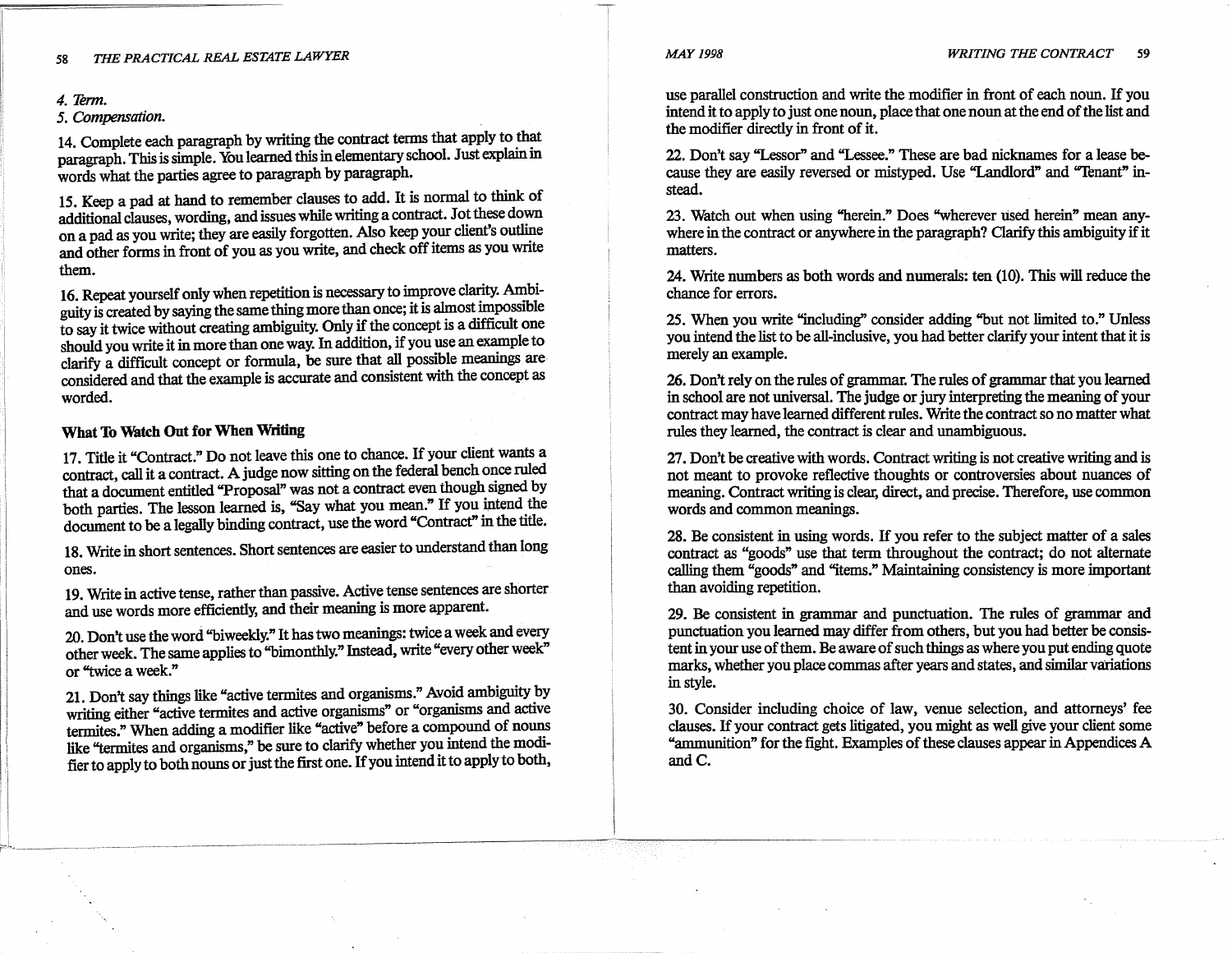#### **Write for the Judge and Jury**

31. Assume that the reader is a knowledgeable layperson. If your writing is so clear that a nonprofessional could understand it, it is less likely that it will end up in court.

32. Define a word by capitalizing it and putting it in quotes. Capitalizing a word indicates that you intend it to have a special meaning. The following are two sample clauses for defining terms:

*Wherever used in this contract, the word "Goods" shall mean the goods that Buyer has agreed to purchase from Seller under this contract.* 

*Buyer hereby agrees to purchase from Seller ten (10) frying pans, hereinqfter called the "Goods."* 

33. Define words when first used. Instead of writing a section of definitions at the beginning or end of a contract, consider defining terms and concepts as they appear in the contract. This will make it easier for the reader to follow.

34. Explain technical terms and concepts. Remember that the parties might understand technical jargon, but the judge and jury who interpret and apply the contract do not. Therefore, explain the contract's terms and concepts within the contract itself.

# **Keep Your Oient Informed While Yon Write**

35. All contracts should come with a cover letter. This gives you a place to instruct your client on how to use and sign the contract.

36. Tell your client the ideas that come as you write. Many ideas will occur to you as you write: things that could go wrong with the deal, things that might happen in the future, things that happened in the past, ways to structure things better. Write these in your letter to the client.

37. Inform your client of the risks. Writing a letter to the client as you write the contract is the perfect way to inform the client of the risks and rewards of entering into the contract. Frequently, problems do not become apparent until time is spent trying to word a contract.

### **What To Do After the First Draft** Is **Written**

38. Use your word processor's spelling and grammar checker. This almost goes without saying today, especially since Microsoft Word now checks your spelling and grammar as you type.

39. Let your secretary or paralegal read it. Not only will your staff frequently find spelling and grammar errors missed by your word processor's spell checker, but they will find inconsistencies and confusing areas that you missed when drafting.

40. Stamp "Draft #1 6/21/97" on it. This may be the first of many drafts so avoid confusion early by numbering and dating all drafts at the top of the first page. It is also a good idea to write "DRAFT" across the face of each page to preclude the possibility of an impatient client signing a draft rather than waiting for the final version.

41. Let your client read it. Letting the client in on reading the first draft assures that your drafting will stay in tune with the client's wishes.

42. Save the drafts as multiple files on your computer. If you save the first draft on your computer as two files, you will have one file identified as the first draft and the other identified as the current version. This can be done by naming the current version "contract" and the first draft as "contract.di." Then, subsequent versions can be named "contract.d2," "contract.d3," etc.

~3. Compare the current version to prior versions. If you save draft versions, it is very easy to compare one version to another using the word processor's compare feature or using the CompareRite computer program. When you compare "contract.dl" to "contract.d2," save the comparison as "contract.c21" and print it to show the client what changes were made.

#### **How to Print and Sign the Final Draft**

44. Print the contract on 24 pound bond paper instead of 20 pound copier paper. Using a heavy bond paper will make it easy to tell the original contract from copies. It will also last longer.

45. Print on pages using the same paper, and if pages are changed, reprint the document using the same paper. This will avoid an argument that pages were substituted after the contract was signed.

46. Sign the contract in blue ink, not black ink. This, too, will make it easier to differentiate the signed original contract from photocopies.

47. Initial every page of the contract. Having each party initial each page of the contract will make it less likely that anyone could claim a page was changed after the contract was signed.

48. Identify the parties and witnesses who sign by providing blank lines below their signature lines for their printed names and addresses. This will make it easier to find the witnesses if the contract is contested.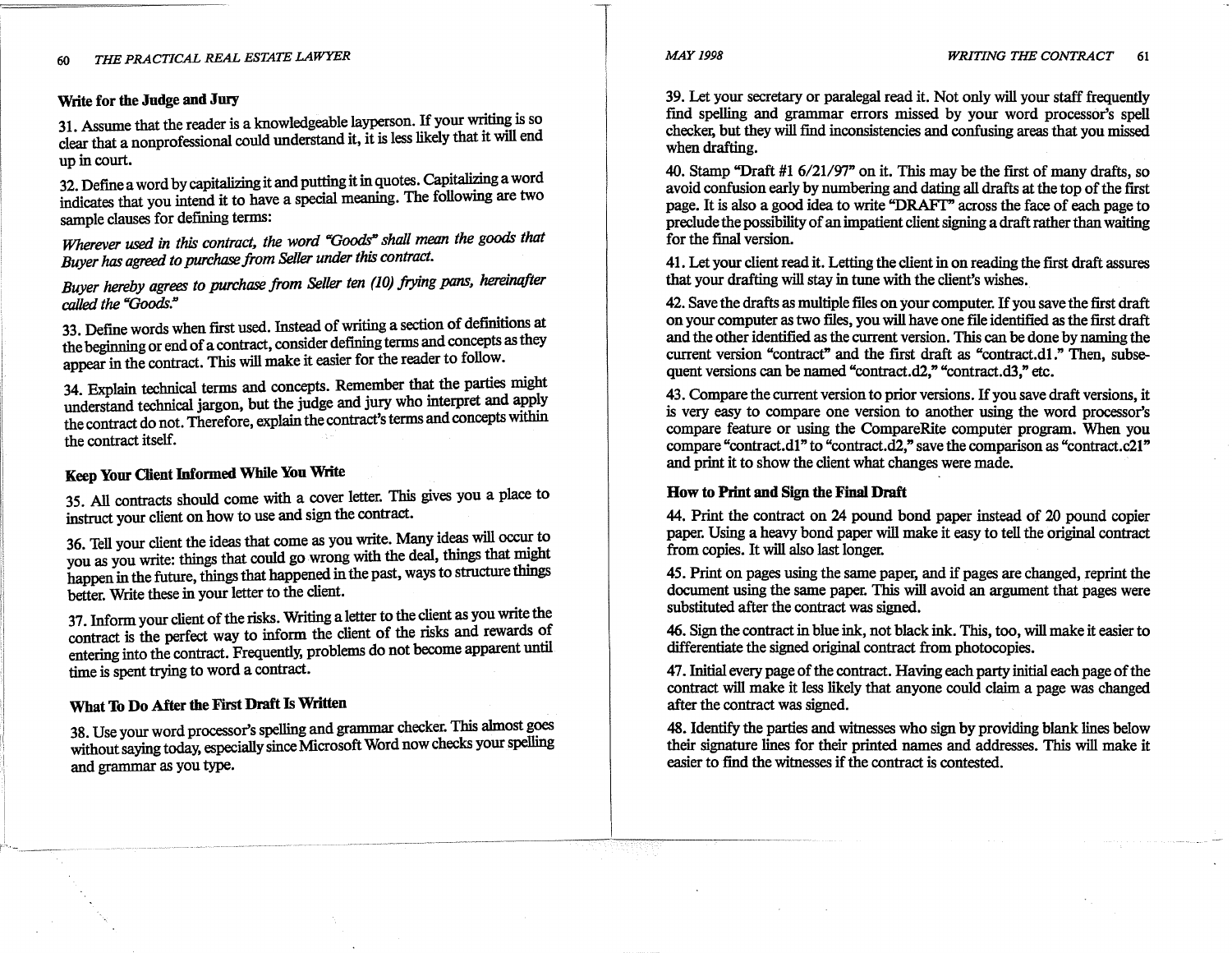49. Be sure that corporate officers include their titles, the corporation name, and the word "as." Failure to do this can result in personal liability of the officer. The proper way to sign in a representative capacity is as follows:

# *ABC Corporation, a [state] corporation By: \_\_\_\_\_\_\_\_\_\_\_\_ \_*

# *John Jones, as its President*

50. Add a notary clause that complies with the notary law. The notary acknowledgement in Appendix B is such a clause.

#### **Concluding Advice**

If these 50 tips don't keep your contracts out of court, try mastering Strunk & White's Elements of Styles. I hear it's real handy in appellate work.

#### **AppendixA**

#### Basic Form of Contract

#### **CONTRACT**

| <b>AGREEMENT</b> made this |                         | day of $\, 19$ , be- |
|----------------------------|-------------------------|----------------------|
| tween                      | hereinafter called "    |                      |
| and                        | _, hereinafter called " |                      |
| WHEREAS.                   |                         |                      |
| WHEREAS.                   | : and                   |                      |
| WHEREAS                    |                         |                      |

NOW THEREFORE, in consideration of their mutual promises made herein, and for other good and valuable consideration, receipt of which is hereby acknowledged by each party, the parties, intending to be legally bound, hereby agree as follows:

1. Recitals. The parties agree that the foregoing recitals are true and correct and incorporated herein by this reference.

2. -------- ----· Miscellaneous. Time is of the essence of this agreement. This agreement is made in the State of \_\_\_\_\_\_\_\_ and shall be governed by \_\_\_\_\_\_\_\_\_\_\_\_\_\_\_\_\_\_\_\_\_\_ law. This is the entire agreement between the parties and may not be modified or amended except by a written document signed by the party against whom enforcement is sought. This agreement may be signed in more than one counterpart, in which case each counterpart shall constitute an original of this agreement. Paragraph headings are for convenience only and are not intended to expand or restrict the scope or substance of the provisions of this agreement. Wherever used herein, the singular shall include the plural, the plural shall include the singular, and pronouns shall be read as masculine, feminine, or neuter as the context requires. The prevailing party in any litigation, arbitration, or mediation relating to this agreement shall be entitled to recover its reasonable attorneys' fees from the other party for all matters, including but not limited to appeals. \_\_\_\_\_\_\_\_\_\_\_\_\_\_\_\_\_\_\_\_\_\_\_\_County,  $\frac{1}{2}$ , shall be proper venue for any litigation involving this

agreement. This agreement may not be assigned or delegated by either party without the prior written consent of the other party.

IN WITNESS WHEREOF, the parties have signed this agreement as of the day and year first above written.

--------- \_\_\_\_\_\_\_\_\_\_\_\_ (Seal).

Witnesses

------~-- \_\_\_\_\_\_\_\_\_\_\_\_ (Seal).

**Witnesses** 

#### **AppendixB**

#### Basic Form of Notary Acknowledgment

STATE OF \_\_\_\_\_\_ \_ COUNTY OF \_\_\_\_\_\_ \_

The foregoing instrument was acknowledged before me this day of  $\frac{19}{19}$  , by

Notary Public-State of \_\_\_\_\_\_ \_

 $\begin{minipage}{.4\linewidth} \begin{tabular}{l} \hline \text{sign} & \text{rel} \\\hline \text{print} & \text{rel} \\\hline \end{tabular} \end{minipage}$ Personally Known \_\_\_\_\_\_\_\_; OR Produced Identification \_\_\_\_\_\_\_\_\_\_\_\_\_ 'fype of Identification Produced: \_\_\_\_\_\_\_\_\_ \_

Affix Seal Below: